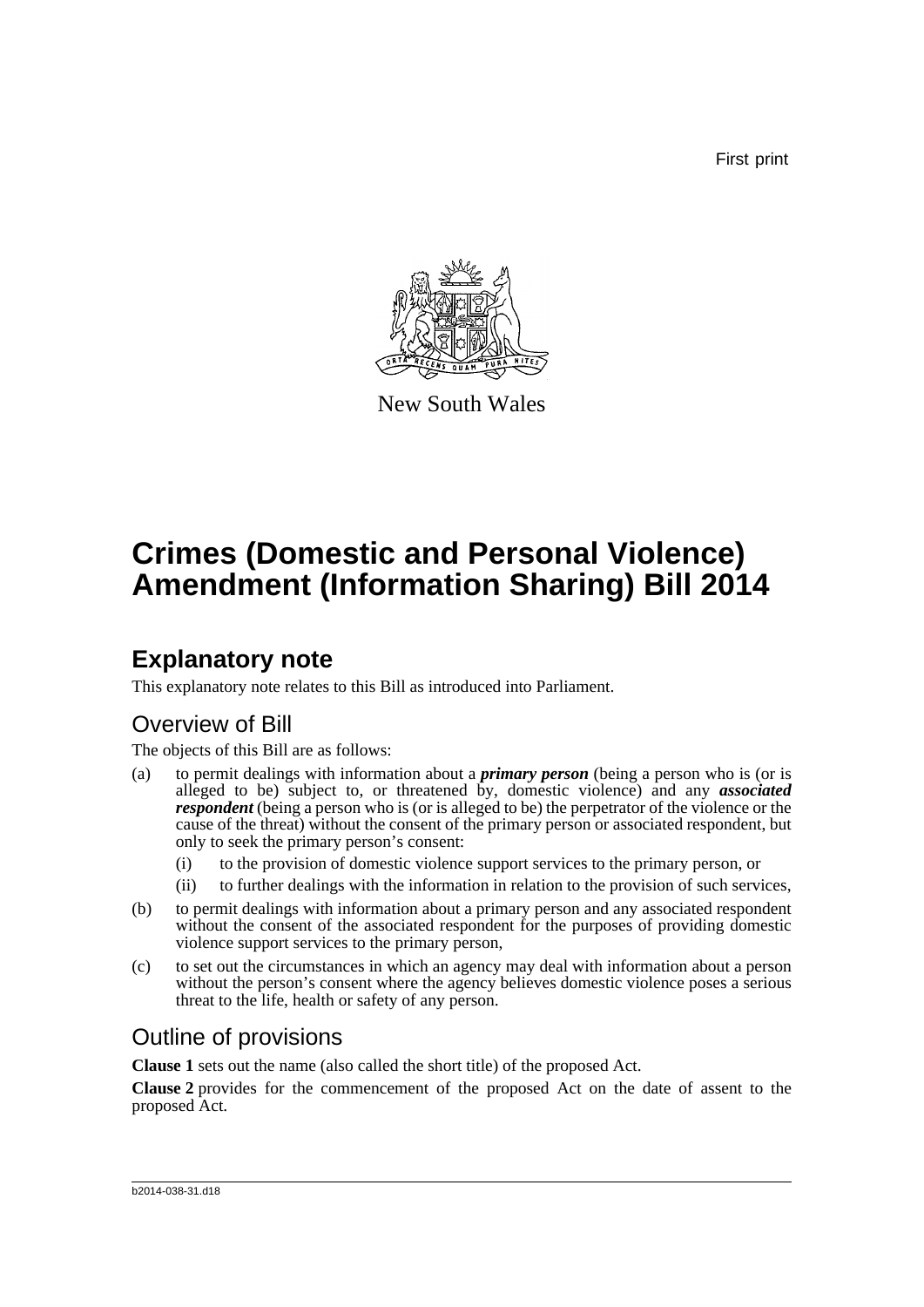### **Schedule 1 Amendment of Crimes (Domestic and Personal Violence) Amendment (Information Sharing) Act 2013 No 28**

The *Crimes (Domestic and Personal Violence) Amendment (Information Sharing) Act 2013* (which is yet to commence) inserts proposed Part 13A into the *Crimes (Domestic and Personal Violence) Act 2007*. That Part facilitates the collection, use and disclosure of personal information and health information by agencies that provide domestic violence support services (*support agencies*) and other persons and bodies that provide such services (*non-government support services*) in cases involving domestic violence. The information relates to primary persons and associated respondents. A *primary person* is a person for whose protection an apprehended domestic violence order is sought or made or a person who is alleged to be the victim of a domestic violence offence. An *associated respondent* is the person against whom the order is sought or made or the person who has been charged with the domestic violence offence. This Bill makes a number of changes to that Part.

**Schedule 1 [1]** inserts a Division heading into proposed Part 13A.

**Schedule 1 [2]** contains a number of definitions to be used in the proposed Part.

**Schedule 1 [3]** renumbers a proposed section.

**Schedule 1 [4]** inserts 2 new Divisions into the proposed Part. Proposed Division 2 contains proposed sections 98C–98L and proposed Division 3 contains proposed sections 98M and 98N.

**Proposed section 98C** contains a definition of *contact purposes* (seeking the consent of the primary person to the provision of domestic violence support services to the primary person and to further dealings with the information in relation to the provision of such services) and clarifies how the proposed Division applies to a non-government support service that has been nominated as a local co-ordination point by the Attorney General.

**Proposed section 98D** permits an agency to disclose personal information and health information about a person to the *central referral point* (being the Secretary of the Department of Police and Justice) or a *local co-ordination point* (being a support agency or non-government support service that is nominated as a local co-ordination point by the Attorney General) if the agency believes on reasonable grounds that the person is subject to a *domestic violence threat* (being a threat to the life, health or safety of a person that occurs because of the commission or possible commission of a domestic violence offence). The disclosure may occur only with the consent of the person. Personal information and health information about a person whom the agency believes to be a cause of the threat may also be disclosed without the consent of that person. In such a case, the threatened person is taken to be a primary person and the person who is believed to be a cause of the threat is taken to be an associated respondent.

**Proposed section 98E** permits the Local Court to disclose personal information and health information about a primary person and any associated respondent to the central referral point for contact purposes unless the primary person expressly objects. The consent of the associated respondent is not required. The information must relate to an application for an apprehended domestic violence order or an interim apprehended domestic violence order made by a person for whose protection the order would be made or by the guardian of such a person.

**Proposed section 98F** permits the central referral point to collect information that is disclosed to it in accordance with proposed section 98D or 98E or by the NSW Police Force. The central referral point can disclose any such information without the consent of the primary person or any associated respondent to a local co-ordination point for contact purposes. As the central referral point is a support agency, proposed section 98H provides additional circumstances in which information may be collected, used and disclosed by the central referral point.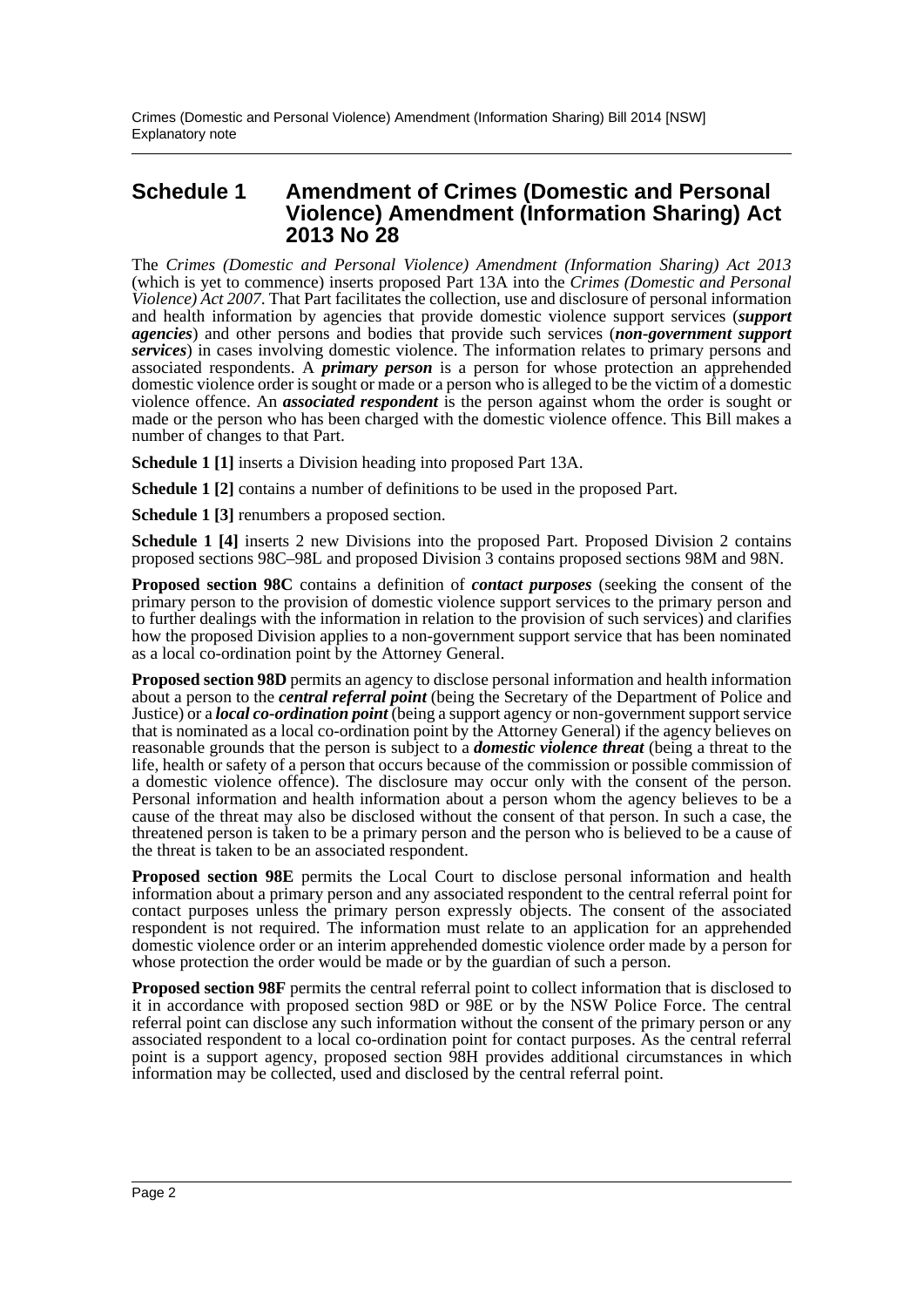**Proposed section 98G** permits a local co-ordination point to collect information that is disclosed to it in accordance with proposed section 98D or 98F or by the NSW Police Force. As a local co-ordination point is a support agency, proposed section 98H provides additional circumstances in which information may be collected, used and disclosed by a local co-ordination point.

**Proposed section 98H** permits a support agency to collect information that is disclosed to it in accordance with proposed section 98D, by the NSW Police Force, by another support agency (which includes a local co-ordination point) in accordance with the proposed section, by a primary person (without the consent of the associated respondent) or by a non-government support service (with the consent of the primary person but without the consent of the associated respondent).

A support agency may use any information that it is authorised to collect under the proposed Division for contact purposes without the consent of the primary person or any associated respondent or it may be used, with the consent of the primary person (but without the consent of the associated respondent), to provide domestic violence support services to the primary person.

A support agency may disclose any information that it is authorised to collect under the proposed Division to another support agency or to a non-government support service for the purposes of that other agency or service providing domestic violence support services to the primary person. Such information may only be disclosed if the primary person consents to the disclosure and the disclosure is reasonably necessary for the provision of those services.

**Proposed section 98I** provides that an agency is not required to take any steps to make an associated respondent aware of any matter about any information that it is authorised to collect under the proposed Division and it is not required to provide the associated respondent with any access to the information.

**Proposed section 98J** requires agencies to comply with protocols made by the Attorney General if the agency deals with information under the proposed Division.

**Proposed section 98K** provides how the proposed Division relates to the *privacy legislation* (being the *Privacy and Personal Information Protection Act 1998* or the *Health Records and Information Privacy Act 2002* and any regulation or code of practice made under either of those Acts) and other Acts and laws including the *Government Information (Public Access) Act 2009*.

**Proposed section 98L** permits regulations under the *Crimes (Domestic and Personal Violence) Act 2007* to prescribe additional circumstances in which an agency may collect, use or disclose information about primary persons and associated respondents. The Attorney General is to consult with the Privacy Commissioner before recommending the making of any such regulation.

**Proposed section 98M** sets out circumstances in which an agency may deal with (collect, use or disclose) personal information or health information about a person without the consent of the person if the agency believes there to be a serious domestic violence threat to a person. The agency must believe that the dealing is necessary to prevent or lessen the threat and that the person has refused to give consent or that it is unreasonable or impractical to obtain the person's consent.

**Proposed section 98N** provides that an agency that is authorised to collect information about a person under proposed section 98M in respect of a threat is not required to take any steps to make the person aware of any matter about that information and it is not required to provide the person with any access to the information if it believes the person to be a cause of the threat.

**Schedule 1 [5]** updates a cross-reference.

**Schedule 1 [6]** permits the Attorney General (by order published in the Gazette) to nominate particular support agencies or non-government support services to be local co-ordination points.

**Schedule 1 [7]** permits the Secretary of the Department of Police and Justice to delegate the Secretary's functions under proposed Part 13A and provides for a review of the proposed Part after 2 years.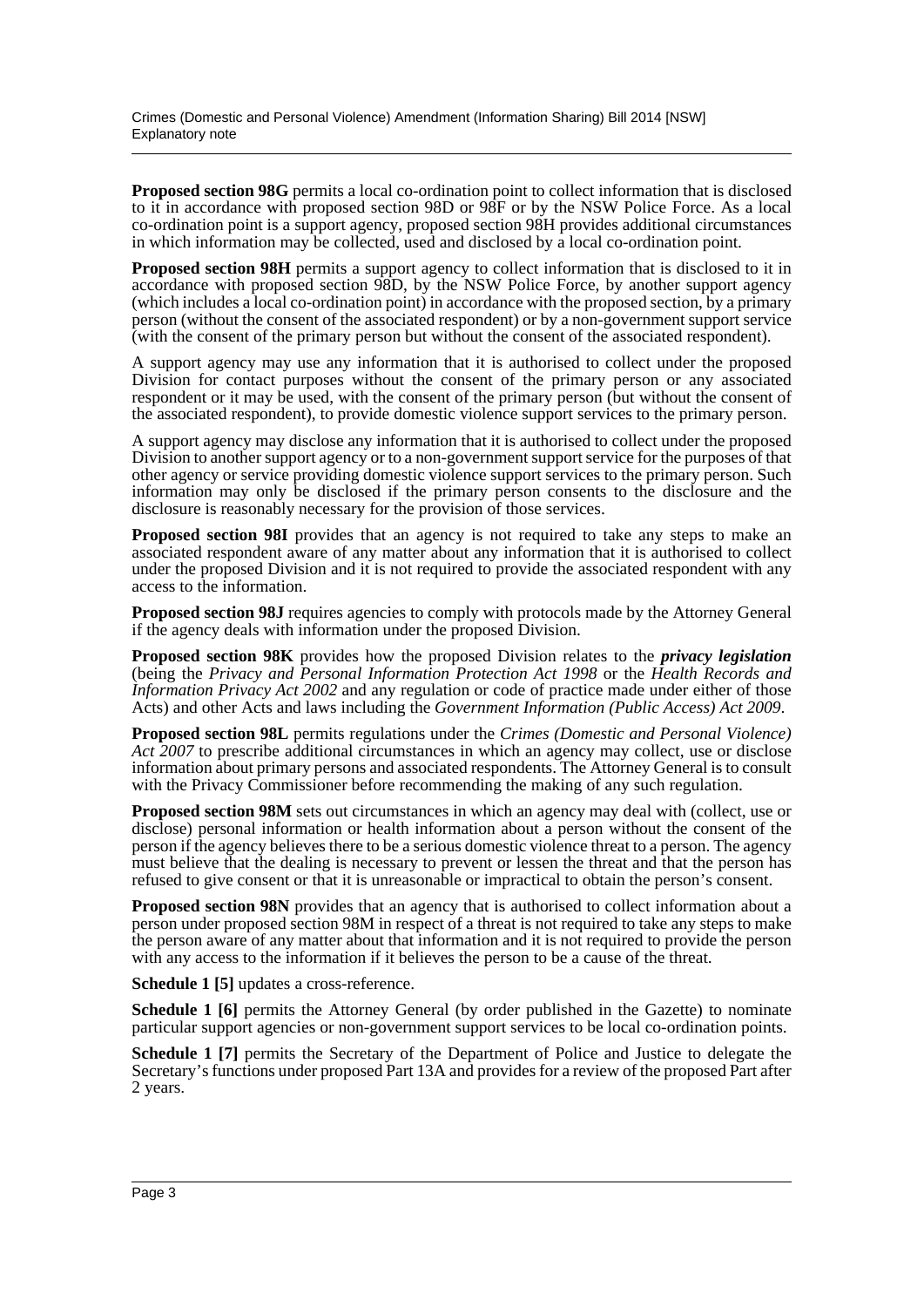First print



New South Wales

# **Crimes (Domestic and Personal Violence) Amendment (Information Sharing) Bill 2014**

## **Contents**

|            |                                                                                                        | Page |
|------------|--------------------------------------------------------------------------------------------------------|------|
|            | Name of Act                                                                                            |      |
|            |                                                                                                        |      |
|            | Commencement                                                                                           | າ    |
| Schedule 1 | Amendment of Crimes (Domestic and Personal Violence) Amendment<br>(Information Sharing) Act 2013 No 28 | ີ    |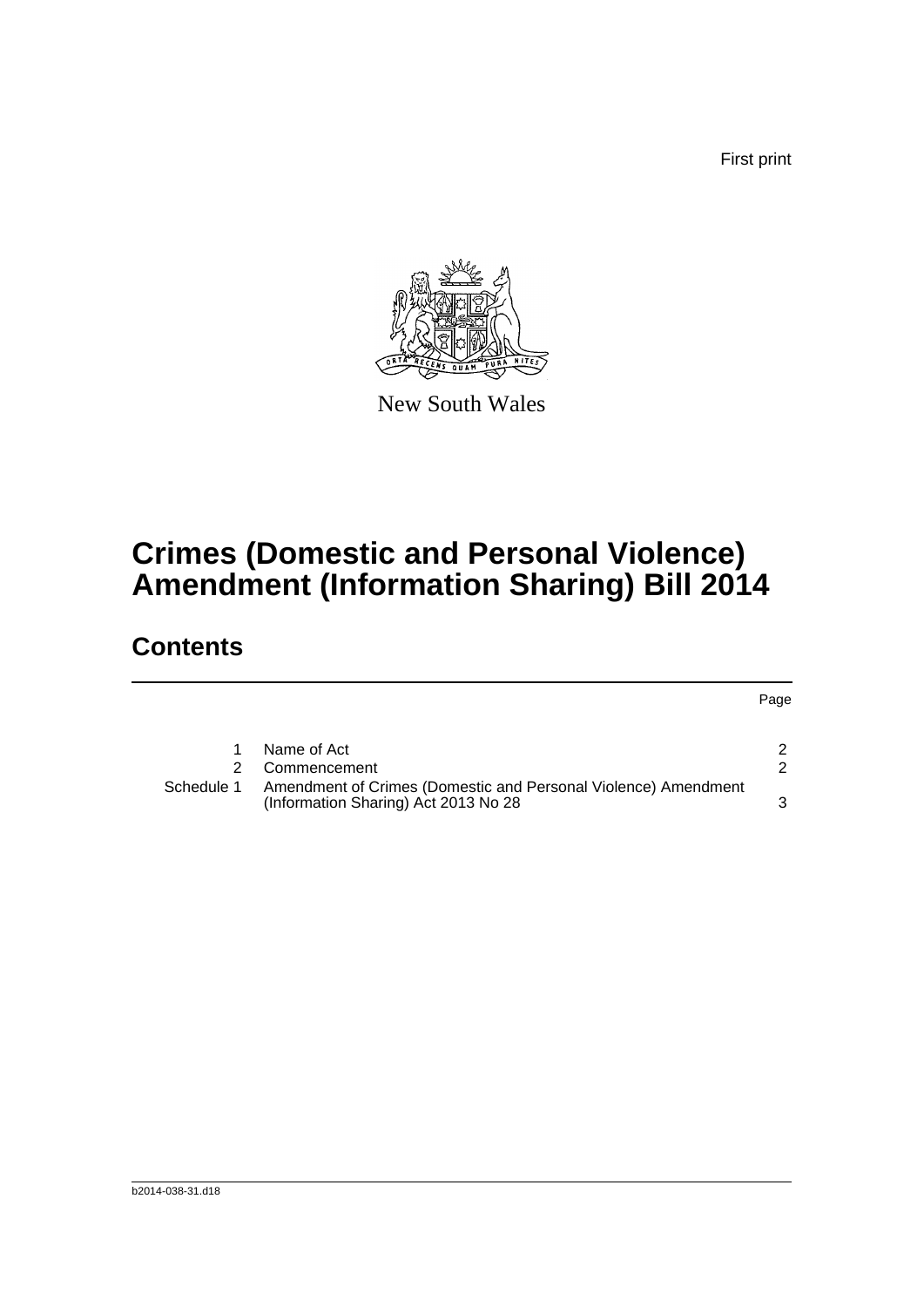

New South Wales

# **Crimes (Domestic and Personal Violence) Amendment (Information Sharing) Bill 2014**

No , 2014

### **A Bill for**

An Act to amend the *Crimes (Domestic and Personal Violence) Amendment (Information Sharing) Act 2013* to facilitate the sharing of personal information and health information about victims and perpetrators of domestic violence for the purposes of providing domestic violence support services to those victims; and for other purposes.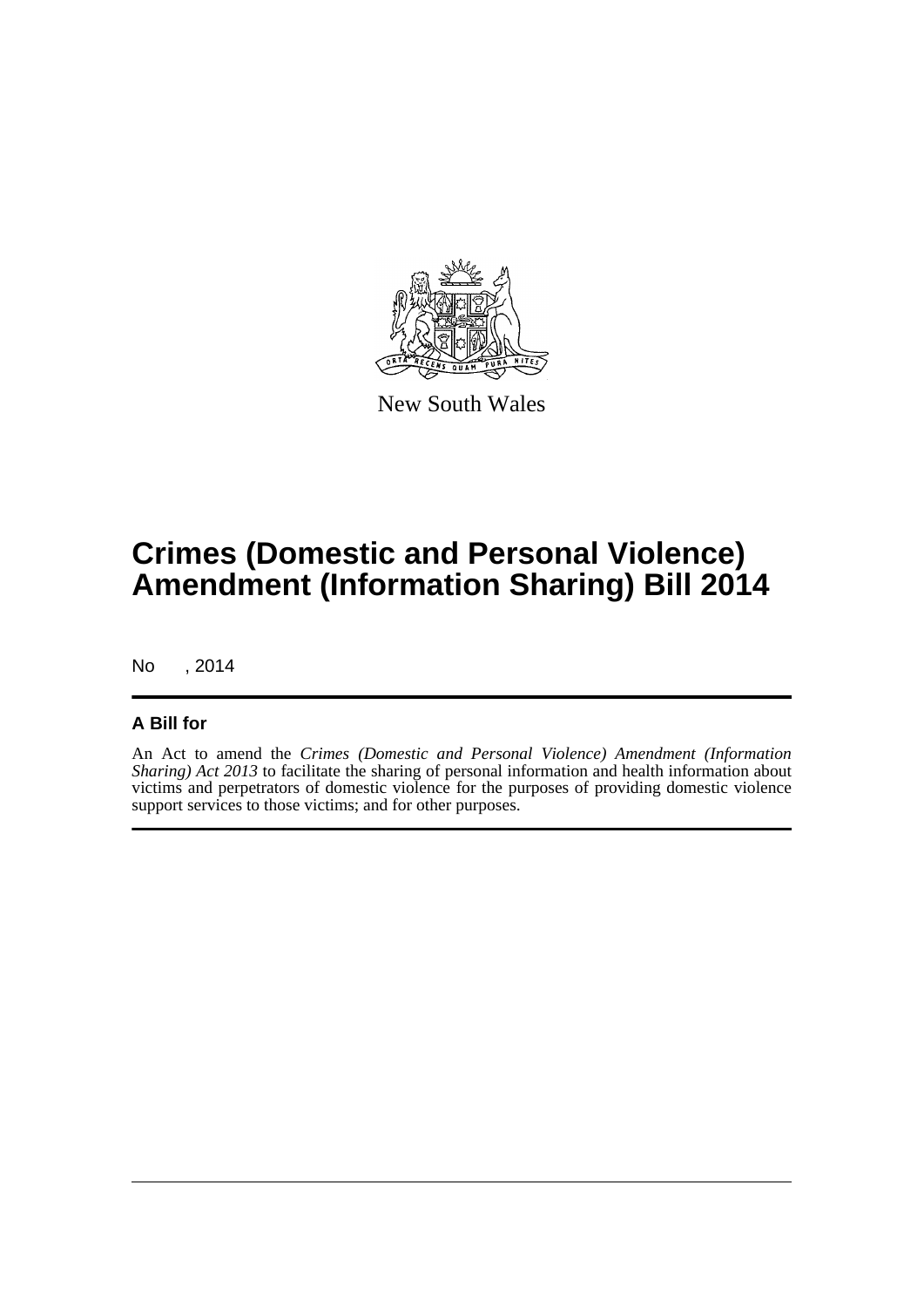Crimes (Domestic and Personal Violence) Amendment (Information Sharing) Bill 2014 [NSW]

<span id="page-5-1"></span><span id="page-5-0"></span>

| The Legislature of New South Wales enacts:                                                           |                     |
|------------------------------------------------------------------------------------------------------|---------------------|
| Name of Act                                                                                          | $\overline{2}$      |
| This Act is the Crimes (Domestic and Personal Violence) Amendment (Information<br>Sharing) Act 2014. | 3<br>$\overline{4}$ |
| <b>Commencement</b>                                                                                  |                     |
| This Act commences on the date of assent to this Act.                                                | 6                   |
|                                                                                                      |                     |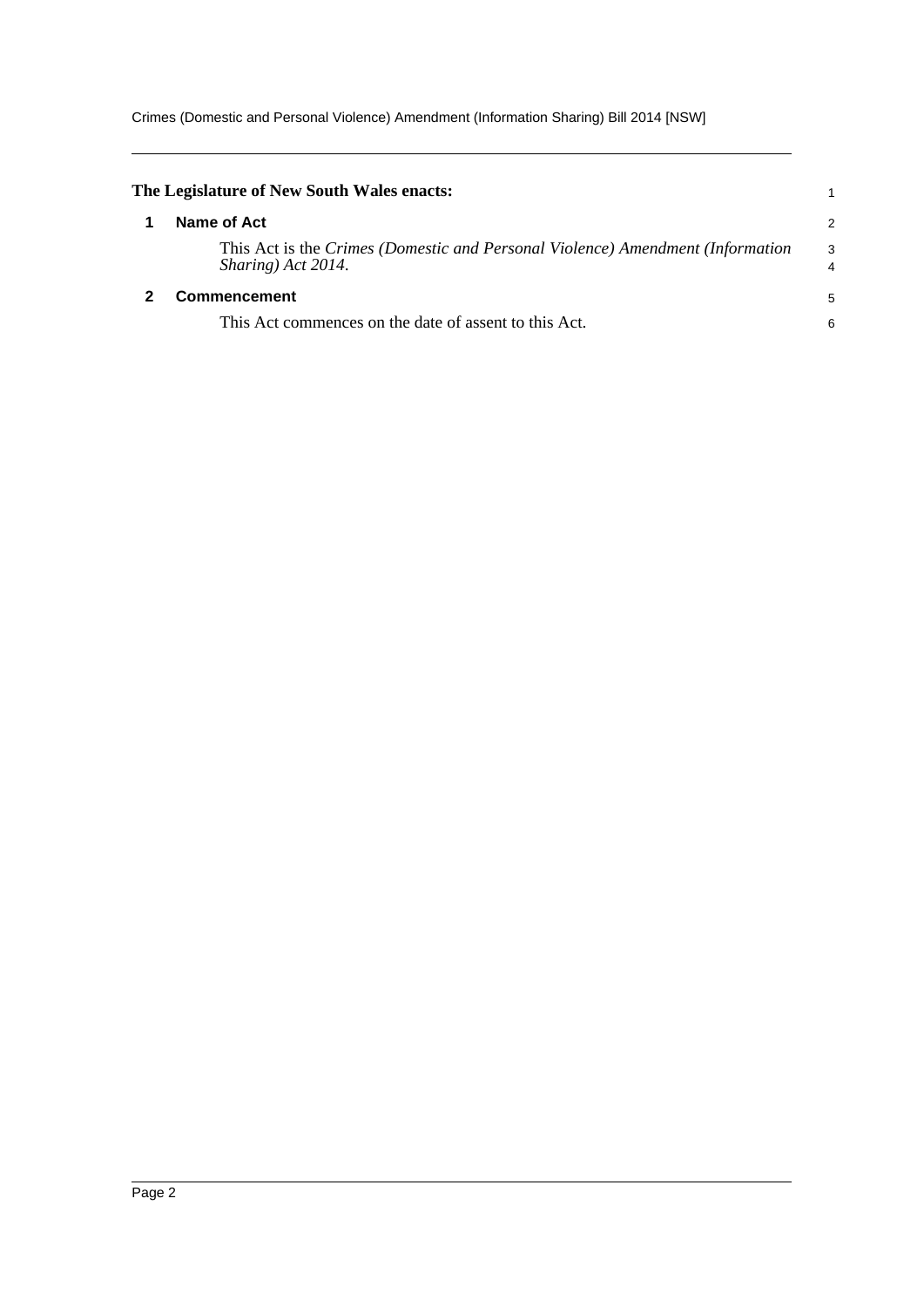<span id="page-6-0"></span>

|     | <b>Schedule 1</b>                                                              |                   |          | <b>Amendment of Crimes (Domestic and Personal</b><br>Violence) Amendment (Information Sharing) Act<br>2013 No 28                                                                                                          | 1<br>$\overline{2}$<br>3 |
|-----|--------------------------------------------------------------------------------|-------------------|----------|---------------------------------------------------------------------------------------------------------------------------------------------------------------------------------------------------------------------------|--------------------------|
| [1] | Schedule 1 Amendment of Crimes (Domestic and Personal Violence) Act 2007 No 80 |                   |          |                                                                                                                                                                                                                           | 4                        |
|     |                                                                                |                   |          | Insert before proposed section 98A in Schedule 1 [1]:                                                                                                                                                                     | 5                        |
|     |                                                                                | <b>Division 1</b> |          | <b>Preliminary</b>                                                                                                                                                                                                        | 6                        |
| [2] |                                                                                |                   |          | Schedule 1 [1], proposed section 98A                                                                                                                                                                                      | $\overline{7}$           |
|     |                                                                                |                   |          | Omit the definition of <i>support agency</i> .                                                                                                                                                                            | 8                        |
|     |                                                                                |                   |          | Insert in alphabetical order:                                                                                                                                                                                             | 9                        |
|     |                                                                                |                   | Justice. | <i>central referral point</i> means the Secretary of the Department of Police and                                                                                                                                         | 10<br>11                 |
|     |                                                                                |                   |          | <i>domestic violence threat</i> means a threat to the life, health or safety of a person<br>that occurs because of the commission or possible commission of a domestic<br>violence offence.                               | 12<br>13<br>14           |
|     |                                                                                |                   |          | <i>local co-ordination point</i> means a support agency or non-government support<br>service nominated as a local co-ordination point by the Minister under<br>section $98O(4)$ .                                         | 15<br>16<br>17           |
|     |                                                                                |                   |          | privacy legislation means the Privacy and Personal Information Protection<br>Act 1998 or the Health Records and Information Privacy Act 2002 and any<br>regulation or code of practice made under either of those Acts.   | 18<br>19<br>20           |
|     |                                                                                |                   | point.   | support agency means an agency that provides domestic violence support<br>services and includes the central referral point and each local co-ordination                                                                   | 21<br>22<br>23           |
| [3] |                                                                                |                   |          | Schedule 1 [1], proposed section 98E                                                                                                                                                                                      | 24                       |
|     |                                                                                |                   |          | Renumber as proposed section 980.                                                                                                                                                                                         | 25                       |
| [4] |                                                                                |                   |          | Schedule 1 [1], proposed sections 98C-98N                                                                                                                                                                                 | 26                       |
|     |                                                                                |                   |          | Omit proposed sections 98C and 98D. Insert instead:                                                                                                                                                                       | 27                       |
|     |                                                                                | <b>Division 2</b> |          | <b>General dealings with information</b>                                                                                                                                                                                  | 28                       |
|     | 98C                                                                            | <b>Definition</b> |          |                                                                                                                                                                                                                           | 29                       |
|     |                                                                                | (1)               |          | In this Division:                                                                                                                                                                                                         | 30                       |
|     |                                                                                |                   |          | <b><i>contact purposes</i></b> means contacting a primary person to seek the primary<br>person's consent to either or both of the following:                                                                              | 31<br>32                 |
|     |                                                                                |                   | (a)      | the provision of domestic violence support services to the primary<br>person,                                                                                                                                             | 33<br>34                 |
|     |                                                                                |                   | (b)      | the further use and disclosure of information in relation to the provision<br>of any such services to the primary person.                                                                                                 | 35<br>36                 |
|     |                                                                                | (2)               |          | For the avoidance of doubt, a non-government support service that is also a<br>local co-ordination point is taken, for the purposes of this Division, to be a<br>support agency and not a non-government support service. | 37<br>38<br>39           |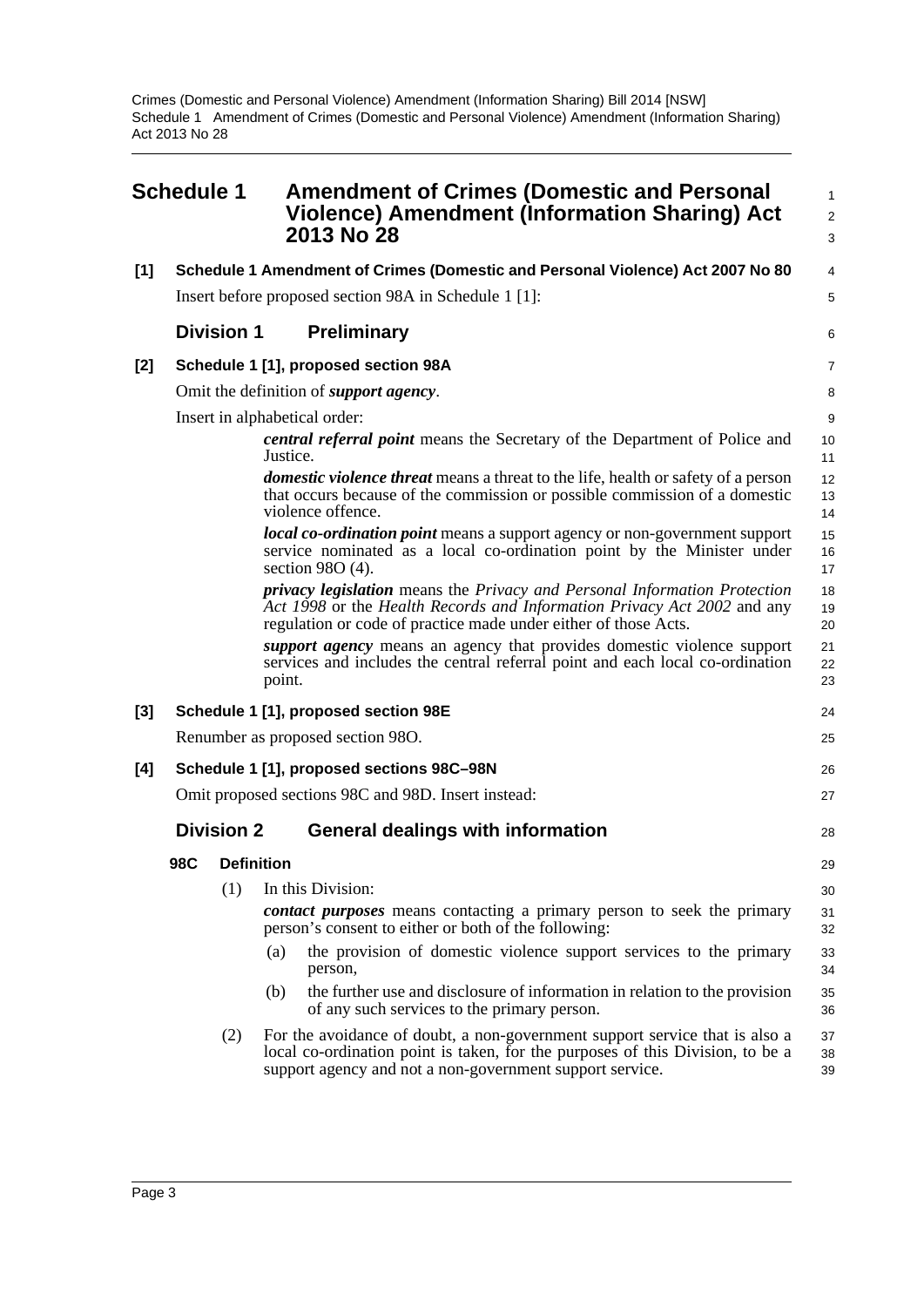| 98D |     | Disclosure of information by all agencies in case of threat                                                                                                                                                                                                                                                                                                           | $\mathbf{1}$                  |
|-----|-----|-----------------------------------------------------------------------------------------------------------------------------------------------------------------------------------------------------------------------------------------------------------------------------------------------------------------------------------------------------------------------|-------------------------------|
|     | (1) | This section applies if an agency believes on reasonable grounds that a person<br>(the <i>threatened person</i> ) is subject to a domestic violence threat.                                                                                                                                                                                                           | $\overline{2}$<br>3           |
|     | (2) | The agency may disclose personal information and health information about<br>the threatened person and any person that the agency reasonably believes is a<br>cause of the threat (the <i>threatening person</i> ) to the central referral point or a<br>local co-ordination point for contact purposes.                                                              | 4<br>5<br>6<br>$\overline{7}$ |
|     | (3) | Any such disclosure requires the consent of the threatened person. No consent<br>is required from the threatening person.                                                                                                                                                                                                                                             | 8<br>9                        |
|     | (4) | In such a case:                                                                                                                                                                                                                                                                                                                                                       | 10                            |
|     |     | the threatened person is taken, for the purposes of this Division, to be a<br>(a)<br>primary person, and                                                                                                                                                                                                                                                              | 11<br>12                      |
|     |     | the threatening person is taken, for the purposes of this Division, to be<br>(b)<br>an associated respondent.                                                                                                                                                                                                                                                         | 13<br>14                      |
| 98E |     | <b>Disclosure by Local Court</b>                                                                                                                                                                                                                                                                                                                                      | 15                            |
|     | (1) | This section applies if an application is made to the Local Court for:                                                                                                                                                                                                                                                                                                | 16                            |
|     |     | an interim apprehended domestic violence order (but only if the order is<br>(a)<br>made), or                                                                                                                                                                                                                                                                          | 17<br>18                      |
|     |     | an apprehended domestic violence order,<br>(b)                                                                                                                                                                                                                                                                                                                        | 19                            |
|     |     | by a person for whose protection the order would be made or by the guardian<br>of such a person.                                                                                                                                                                                                                                                                      | 20<br>21                      |
|     | (2) | The Local Court may disclose personal information or health information<br>about a primary person and any associated respondent in respect of the<br>application to the central referral point unless the primary person expressly<br>objects to the disclosure. No consent is required from the associated<br>respondent.                                            | 22<br>23<br>24<br>25<br>26    |
| 98F |     | <b>Central referral point</b>                                                                                                                                                                                                                                                                                                                                         | 27                            |
|     | (1) | The central referral point may collect personal information or health<br>information about a primary person and any associated respondent if the<br>information is disclosed to the central referral point:                                                                                                                                                           | 28<br>29<br>30                |
|     |     | in accordance with section 98D or 98E, or<br>(a)                                                                                                                                                                                                                                                                                                                      | 31                            |
|     |     | lawfully by the NSW Police Force for contact purposes.<br>(b)                                                                                                                                                                                                                                                                                                         | 32                            |
|     | (2) | The central referral point may disclose information that it is authorised to<br>collect under this section without the consent of the primary person or<br>associated respondent if the information is disclosed to a local co-ordination<br>point for contact purposes.<br>Note. The central referral point is a support agency, therefore section 98H also applies. | 33<br>34<br>35<br>36<br>37    |
| 98G |     | <b>Local co-ordination points</b>                                                                                                                                                                                                                                                                                                                                     | 38                            |
|     |     | A local co-ordination point may collect personal information or health<br>information about a primary person and any associated respondent if the<br>information is disclosed to the local co-ordination point:                                                                                                                                                       | 39<br>40<br>41                |
|     |     | in accordance with section 98D or 98F, or<br>(a)                                                                                                                                                                                                                                                                                                                      | 42                            |
|     |     | lawfully by the NSW Police Force for contact purposes.<br>(b)                                                                                                                                                                                                                                                                                                         | 43                            |
|     |     | Note. Local co-ordination points are support agencies, therefore section 98H also<br>applies.                                                                                                                                                                                                                                                                         | 44<br>45                      |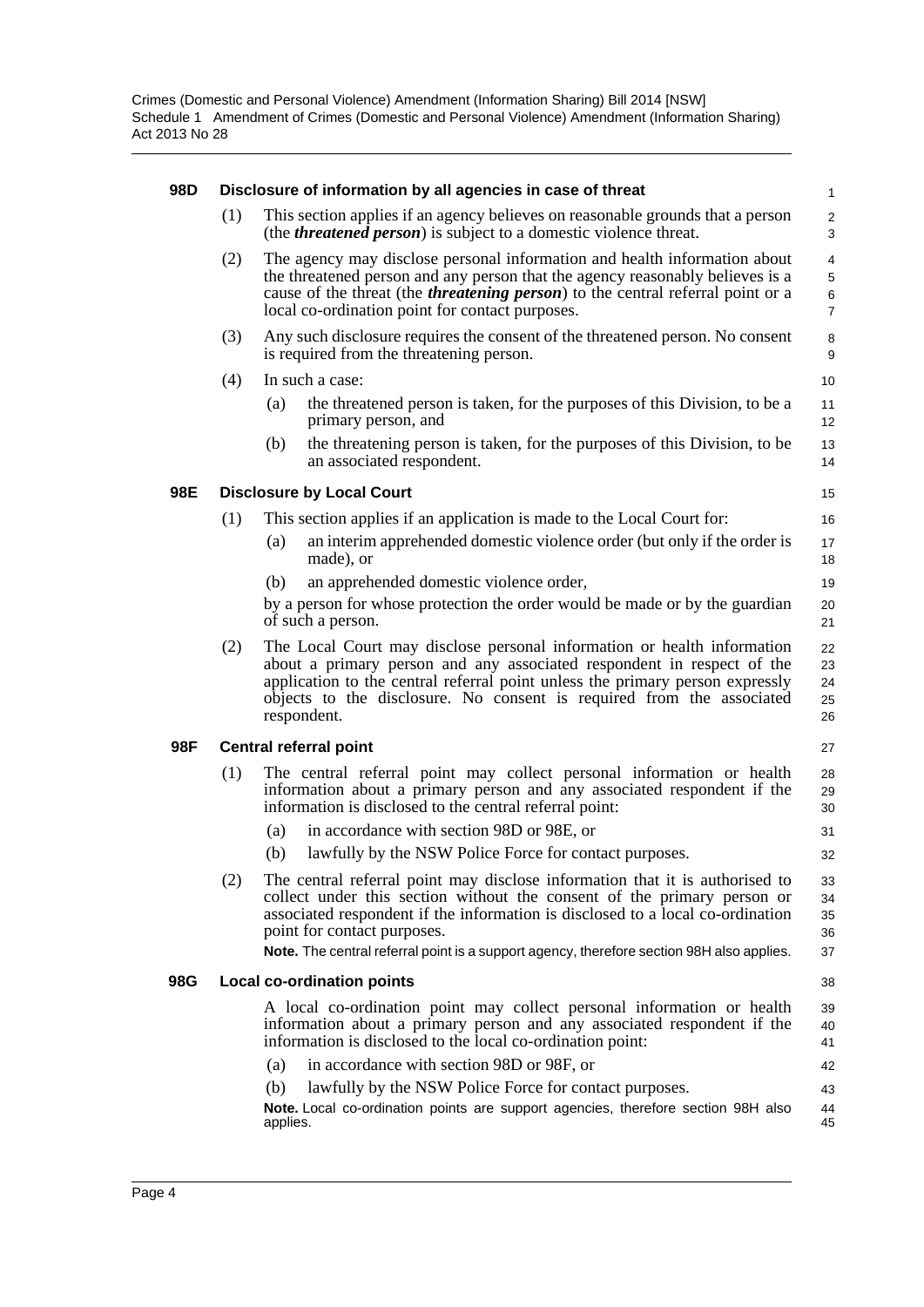Crimes (Domestic and Personal Violence) Amendment (Information Sharing) Bill 2014 [NSW] Schedule 1 Amendment of Crimes (Domestic and Personal Violence) Amendment (Information Sharing) Act 2013 No 28

#### **98H Support agencies**

| 98H        | Support agencies                    |                                                                                                                                                                                                                                                                                                              |                                                                                                                                                                                                                                                                                                              |                      |  |  |
|------------|-------------------------------------|--------------------------------------------------------------------------------------------------------------------------------------------------------------------------------------------------------------------------------------------------------------------------------------------------------------|--------------------------------------------------------------------------------------------------------------------------------------------------------------------------------------------------------------------------------------------------------------------------------------------------------------|----------------------|--|--|
|            | (1)                                 | A support agency may collect personal information or health information<br>about a primary person and any associated respondent if the information is<br>disclosed to the support agency:                                                                                                                    |                                                                                                                                                                                                                                                                                                              |                      |  |  |
|            |                                     | (a)                                                                                                                                                                                                                                                                                                          | in accordance with section 98D, or                                                                                                                                                                                                                                                                           | 5                    |  |  |
|            |                                     | (b)                                                                                                                                                                                                                                                                                                          | lawfully by the NSW Police Force for contact purposes, or                                                                                                                                                                                                                                                    | 6                    |  |  |
|            |                                     | (c)                                                                                                                                                                                                                                                                                                          | by another support agency in accordance with this section, or                                                                                                                                                                                                                                                | $\overline{7}$       |  |  |
|            |                                     | (d)                                                                                                                                                                                                                                                                                                          | by the primary person (no consent is required from the associated<br>respondent), or                                                                                                                                                                                                                         | 8<br>9               |  |  |
|            |                                     | (e)                                                                                                                                                                                                                                                                                                          | by a non-government support service with the consent of the primary<br>person (no consent is required from the associated respondent).                                                                                                                                                                       | 10<br>11             |  |  |
|            | (2)                                 | A support agency may use information that it is authorised to collect under this<br>Division:                                                                                                                                                                                                                |                                                                                                                                                                                                                                                                                                              |                      |  |  |
|            |                                     | (a)                                                                                                                                                                                                                                                                                                          | for contact purposes—without the consent of the primary person or the<br>associated respondent, or                                                                                                                                                                                                           | 14<br>15             |  |  |
|            |                                     | (b)                                                                                                                                                                                                                                                                                                          | to provide domestic violence support services to the primary person—<br>with the consent of the primary person (no consent is required from the<br>associated respondent).                                                                                                                                   | 16<br>17<br>18       |  |  |
|            | (3)                                 |                                                                                                                                                                                                                                                                                                              | A support agency may disclose information that it is authorised to collect<br>under this Division to another support agency, or to a non-government support<br>service, for the purposes of that other agency or service providing domestic<br>violence support services to the primary person, but only if: | 19<br>20<br>21<br>22 |  |  |
|            |                                     | (a)                                                                                                                                                                                                                                                                                                          | the primary person consents to the disclosure (no consent is required<br>from the associated respondent), and                                                                                                                                                                                                | 23<br>24             |  |  |
|            |                                     | (b)                                                                                                                                                                                                                                                                                                          | it is reasonably necessary to disclose the information to the other agency<br>or service for the provision of those services.                                                                                                                                                                                | 25<br>26             |  |  |
| <b>981</b> |                                     |                                                                                                                                                                                                                                                                                                              | Access to information collected under Division                                                                                                                                                                                                                                                               | 27                   |  |  |
|            |                                     | An agency is not required to take any steps to make an associated respondent<br>28<br>aware of any matter about any information that it is authorised to collect under<br>29<br>this Division and it is not required to provide the associated respondent with<br>30<br>any access to the information.<br>31 |                                                                                                                                                                                                                                                                                                              |                      |  |  |
| 98J        | Agency must comply with protocols   |                                                                                                                                                                                                                                                                                                              |                                                                                                                                                                                                                                                                                                              |                      |  |  |
|            |                                     |                                                                                                                                                                                                                                                                                                              | An agency that collects, uses or discloses information under this Division must<br>comply with any protocols made by the Minister under section 98O.                                                                                                                                                         | 33<br>34             |  |  |
| 98K        | <b>Relationship with other laws</b> |                                                                                                                                                                                                                                                                                                              |                                                                                                                                                                                                                                                                                                              |                      |  |  |
|            | (1)                                 |                                                                                                                                                                                                                                                                                                              | This Division has effect despite any provision of the privacy legislation.                                                                                                                                                                                                                                   | 36                   |  |  |
|            | (2)                                 |                                                                                                                                                                                                                                                                                                              | Nothing in this Division restricts or prevents the disclosure of information<br>under any other Act or law, including the privacy legislation or the<br>Government Information (Public Access) Act 2009.                                                                                                     | 37<br>38<br>39       |  |  |
| 98L        |                                     | <b>Regulations</b>                                                                                                                                                                                                                                                                                           |                                                                                                                                                                                                                                                                                                              | 40                   |  |  |
|            | (1)                                 |                                                                                                                                                                                                                                                                                                              | The regulations may prescribe additional circumstances in which an agency<br>may, despite the privacy legislation, collect, use or disclose personal<br>information or health information about a primary person and any associated<br>respondent.                                                           | 41<br>42<br>43<br>44 |  |  |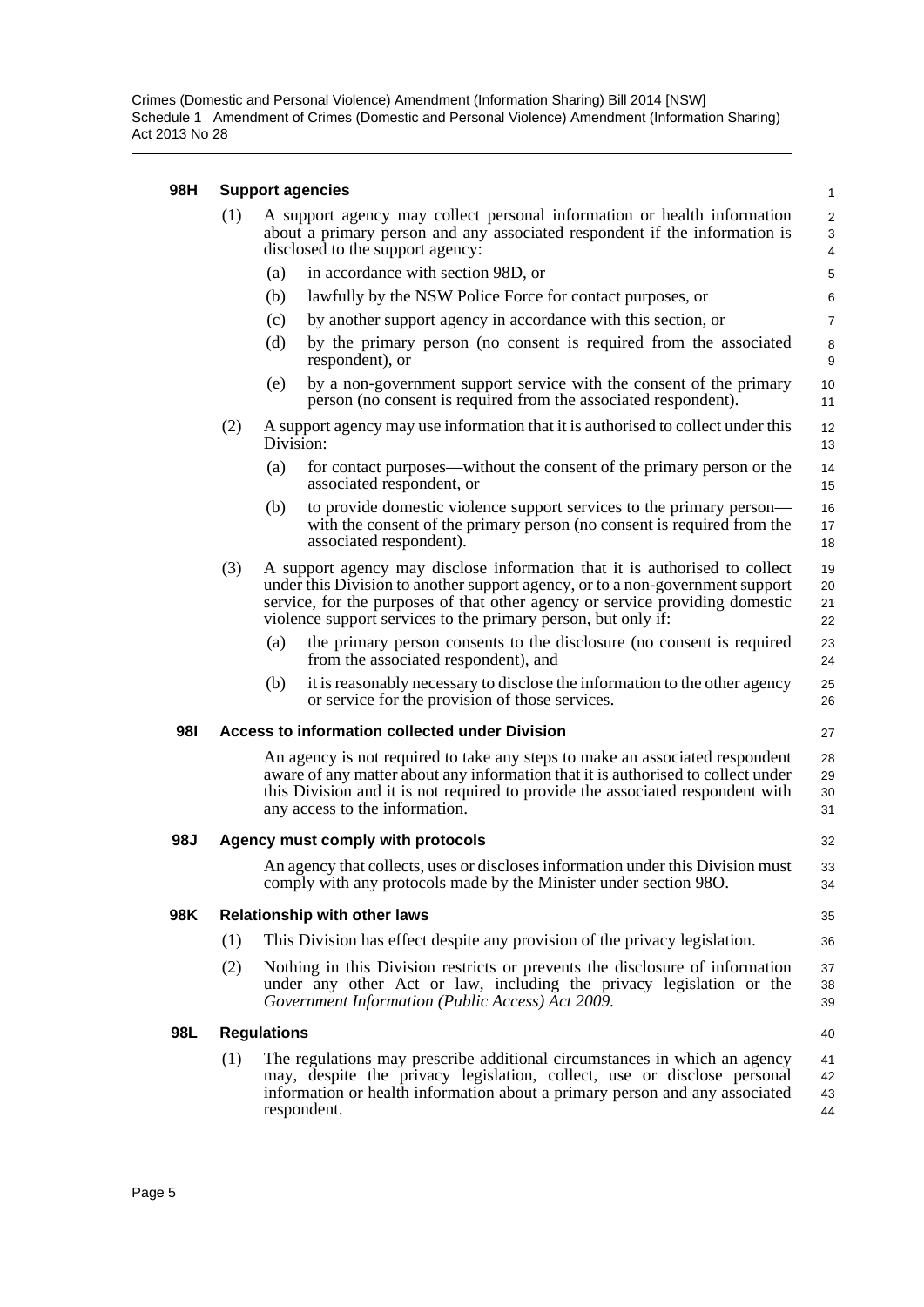|     |     | (2)               | The Minister is to consult with the Privacy Commissioner before<br>recommending the making of a regulation under this section. Failure to<br>comply with this subsection does not invalidate the regulation.                                                                                                                                                                                   | $\overline{1}$<br>$\overline{2}$<br>3 |
|-----|-----|-------------------|------------------------------------------------------------------------------------------------------------------------------------------------------------------------------------------------------------------------------------------------------------------------------------------------------------------------------------------------------------------------------------------------|---------------------------------------|
|     |     | <b>Division 3</b> | Dealings where serious threat                                                                                                                                                                                                                                                                                                                                                                  | 4                                     |
|     | 98M |                   | Dealings if serious domestic violence threat                                                                                                                                                                                                                                                                                                                                                   | 5                                     |
|     |     | (1)               | In this section:                                                                                                                                                                                                                                                                                                                                                                               | 6                                     |
|     |     |                   | <i>dealing</i> with information means the collection, use or disclosure of the<br>information.                                                                                                                                                                                                                                                                                                 | $\overline{7}$<br>8                   |
|     |     | (2)               | An agency may, despite the privacy legislation, deal with information about a<br>person without the consent of the person if the agency believes on reasonable<br>grounds that:                                                                                                                                                                                                                | 9<br>10<br>11                         |
|     |     |                   | the particular dealing is necessary to prevent or lessen a domestic<br>(a)<br>violence threat to the person or any other person, and                                                                                                                                                                                                                                                           | 12<br>13                              |
|     |     |                   | the threat is a serious threat, and<br>(b)                                                                                                                                                                                                                                                                                                                                                     | 14                                    |
|     |     |                   | the person has refused to give consent or it is unreasonable or<br>(c)<br>impractical to obtain the person's consent.                                                                                                                                                                                                                                                                          | 15<br>16                              |
|     | 98N |                   | Access to information collected in respect of serious threat                                                                                                                                                                                                                                                                                                                                   | 17                                    |
|     |     |                   | An agency that is authorised to collect information about a person under<br>section 98M in respect of a threat is not required to take any steps to make the<br>person aware of any matter about that information and it is not required to<br>provide the person with any access to the information if the agency believes<br>on reasonable grounds that the person is a cause of the threat. | 18<br>19<br>20<br>21<br>22            |
|     |     |                   |                                                                                                                                                                                                                                                                                                                                                                                                |                                       |
|     |     | <b>Division 4</b> | <b>Miscellaneous</b>                                                                                                                                                                                                                                                                                                                                                                           | 23                                    |
|     |     |                   | Schedule 1 [1], proposed section 980 Protocols and other orders of Minister (as<br>renumbered by item [3])                                                                                                                                                                                                                                                                                     | 24<br>25                              |
| [5] |     |                   | Omit "section 98C (6)" from proposed section 98O (2). Insert instead "Division 2".                                                                                                                                                                                                                                                                                                             | 26                                    |
|     |     |                   | Schedule 1 [1], proposed section 980 (4) and (5)                                                                                                                                                                                                                                                                                                                                               | 27                                    |
|     |     |                   | Insert after proposed section 980 (3):                                                                                                                                                                                                                                                                                                                                                         | 28                                    |
|     |     | (4)               | The Minister may, by order, nominate particular support agencies or<br>non-government support services to be local co-ordination points for the<br>purposes of this Part.                                                                                                                                                                                                                      | 29<br>30<br>31                        |
| [6] |     | (5)               | An order under this section is to be published in the Gazette.                                                                                                                                                                                                                                                                                                                                 | 32                                    |
| [7] |     |                   | Schedule 1 [1], proposed sections 98P and 98Q                                                                                                                                                                                                                                                                                                                                                  | 33                                    |
|     |     |                   | Insert after proposed section 980:                                                                                                                                                                                                                                                                                                                                                             | 34                                    |
|     | 98P |                   | <b>Delegation</b>                                                                                                                                                                                                                                                                                                                                                                              | 35                                    |
|     |     |                   | The Secretary of the Department of Police and Justice may delegate the<br>exercise of any function of the Secretary under this Part (other than this power<br>of delegation) to:                                                                                                                                                                                                               | 36<br>37<br>38                        |
|     |     |                   | any member of staff of that Department, or<br>(a)                                                                                                                                                                                                                                                                                                                                              | 39                                    |